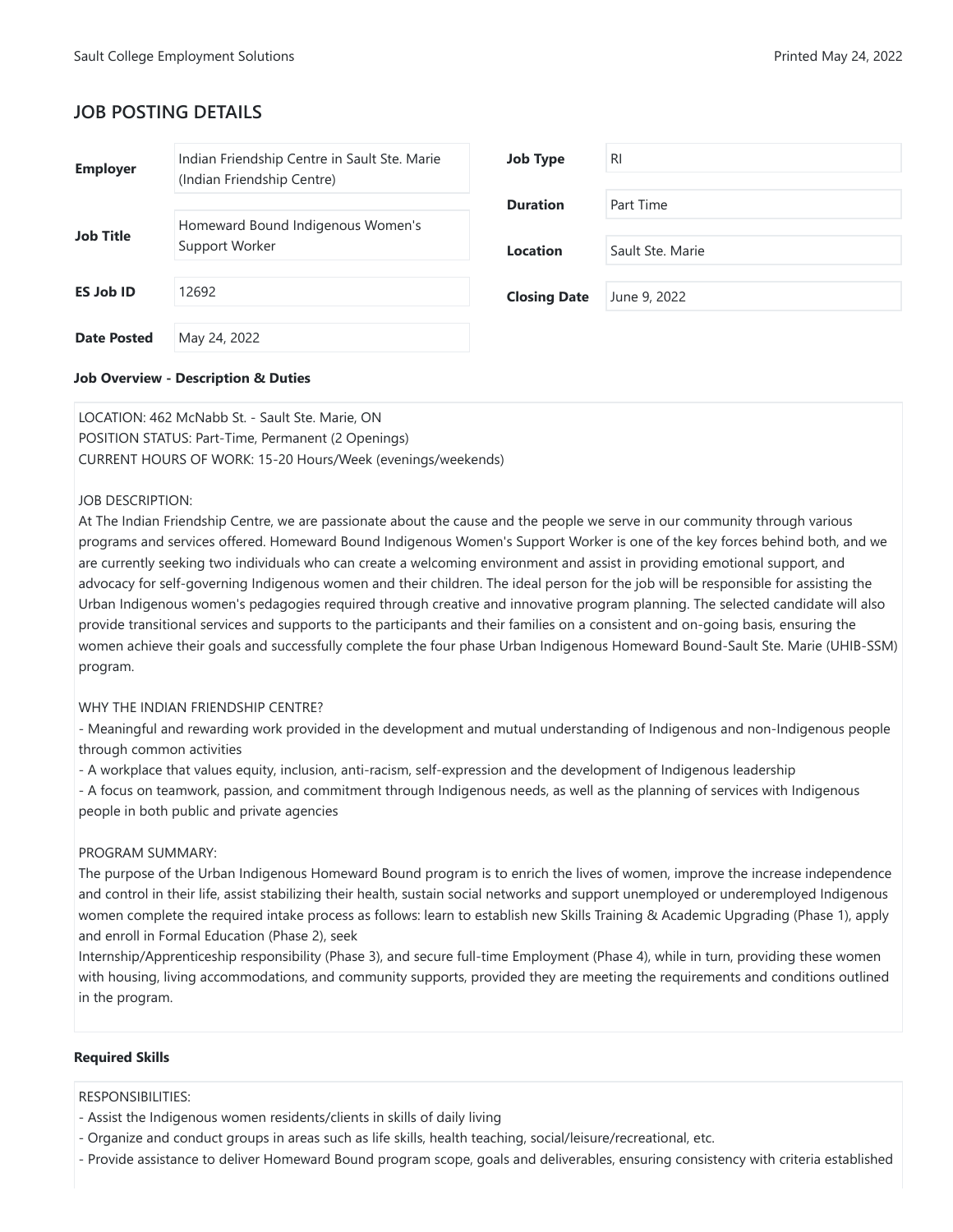by funding sources and the vision and goals of The Sault Ste. Marie Indian Friendship Centre

- Practice a client-centered and culturally competent approach to ensure high quality programming for clients
- Manage client interaction and support positive behaviour
- Work collaboratively with program staff to ensure client success

- Assist with the delivery of high quality and effective training through a variety of formats including classroom, webbased, online and video learning

# EDUCATION, TRAINING & EXPERIENCE:

- University degree or college diploma in social services or closely related field
- Minimum 1-year front-line support work experience or client facing role in a community setting
- Continued education in Indigenous studies
- Experience in program implementation
- Able to work effectively both as a team player, and with a high degree of innovation
- Crisis Prevention Intervention certificate is an asset
- Or the equivalent combination of education and experience

# KNOWLEDGE, SKILLS & ABILITIES:

- Demonstrated experience and proven ability to deal respectfully and competently with clients, diverse community members and partners

- Familiarity with Indigenous women and children at high risk of homelessness, or domestic violence
- Knowledge of social, cultural, historical and well-being needs of Indigenous mothers and children
- Experience planning and organizing interest-based learning experiences

- Development of monthly workshop calendar that advances the collective goals of the program and its clients in collaboration with the Homeward Bound Navigators and Coordinator

- Plan and disperse all workshop materials to program cohorts
- Assist in the coordination of scheduling workshop facilitators
- Assist with residency matters as needed and any other duties assigned by the Program Coordinator
- Current knowledge of best practices in trauma informed mental health (ex. crisis de-escalation, risk assessment, anti-racism, genderbased violence, suicide prevention, harm reduction, etc.)
- Expert organizational and time management skills and ability to multi-task
- Exceptional listening, verbal, written communication and interpersonal skills with a proven ability to maintain sensitivity towards cultural, religious, economic and social beliefs, values and opinions
- and database experience
- Understanding of social media platforms for use of virtual programming
- Knowledge of Ojibway/Anishinaabe culture, language and traditions
- Ability to work independently, but also effectively as a team member

# **Other Requirements**

#### REQUIREMENTS:

- Proof of valid Covid-19 Vaccination (Dose 1 & Dose 2)
- Current and valid Vulnerable Sector Check, as per the Criminal Record Review Act
- Must possess a valid Driver's License and access to a reliable vehicle
- Must provide a clear Driver's Abstract
- Must have or is willing to obtain First Aid/CPR Training Certification
- Ability to work flexible hours (evenings, weekends, and occasional day-time on-call relief, may be required)
- Occasional travel for networking and/or training purposes

# **How to Apply**

APPLICANTS MAY SEND A COVER LETTER, RESUME & 3 EMPLOYMENT REFERENCES TO: HRC@SSMIFC.CA

The Indian Friendship Centre (IFCSSM) is dedicated to building a workplace that reflects the diversity of the community in which we live and serve. IFCSSM encourages applicants from all qualified individuals. Applicants that may require accommodation during the selection process are encouraged to notify HR when contacted for an interview.